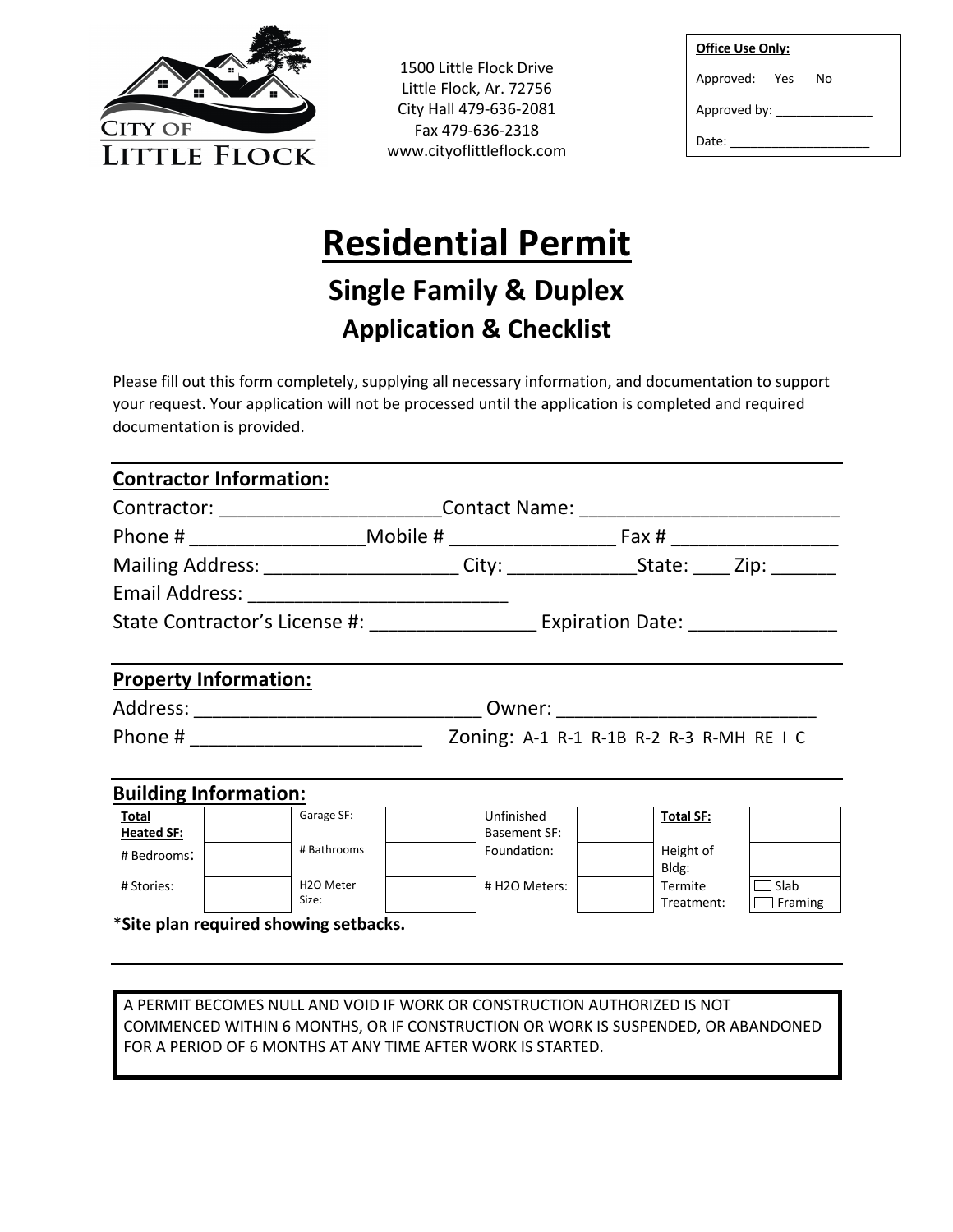| Electrician:                                                                                                                      | Heat/Air:                                 |
|-----------------------------------------------------------------------------------------------------------------------------------|-------------------------------------------|
|                                                                                                                                   |                                           |
| Expiration Date: _______________________                                                                                          | Expiration Date: ______________________   |
| Insurance Expiration Date: ____________                                                                                           | Insurance Expiration Date: __________     |
| Contact:<br><u> 1989 - Johann John Stein, mars an deutscher Stein und der Stein und der Stein und der Stein und der Stein und</u> | Contact:                                  |
| <b>Alternate Contact:</b>                                                                                                         | Alternate Contact:                        |
| Received Copy of License: Y/N                                                                                                     | Received Copy of License: Y/N             |
| Received Copy of Liability Insurance: Y/N                                                                                         | Received Copy of Liability Insurance: Y/N |
| Insulation:                                                                                                                       | Plumber:                                  |
|                                                                                                                                   |                                           |
| Expiration Date: ________________________                                                                                         | Expiration Date: _______________________  |
|                                                                                                                                   | Insurance Expiration Date: [19]           |
| Contact:                                                                                                                          | Contact:                                  |
| <b>Alternate Contact:</b>                                                                                                         | <b>Alternate Contact:</b>                 |
|                                                                                                                                   |                                           |
| Received Copy of License: Y/N                                                                                                     | Received Copy of License: Y/N             |
| Received Copy of Liability Insurance: Y/N                                                                                         | Received Copy of Liability Insurance: Y/N |
| Other:                                                                                                                            |                                           |

#### **List of Sub- Contractors:** (List only sub-contractors that apply)

\*Please provide updated information if the sub-contractors listed change.

#### **Submittal Checklist:**

- $\square$  Application form.
- $□$  Site plan drawn to an engineer's scale  $(1' = 10, 20, 30,$  etc.) **(Must include lot dimensions, setbacks, easements, utility connections).**
- $\Box$  Septic design & Arkansas State Health approval (If applicable).
- $\square$  Benton County 911 Address approval paperwork.
- □ Building drawings. (Must include floorplan & elevations).
- $\square$  Easement agreement with the city of Little Flock (if applicable).

I hereby certify that I have read and examined this document and know the same to be true and correct. All provisions of laws and ordinances governing this type of work will be compiled with whether specified herein or not. I understand inspections by City Inspectors will be made only to determine compliance with construction codes and not to assist the owner in properly locating the structure. I acknowledge my responsibility to insure, by boundary line survey, if necessary, that the location of the structure will conform to setback requirements of the Little Flock Zoning Ordinance. I understand granting of a permit does not presume to give authority to violate or cancel the provisions or any other state or local law regulating construction or the performance of construction.

Date:  $\Box$ 

(SIGNATURE OF OWNER, CONTRACTOR, OR AUTHORIZED AGENT)